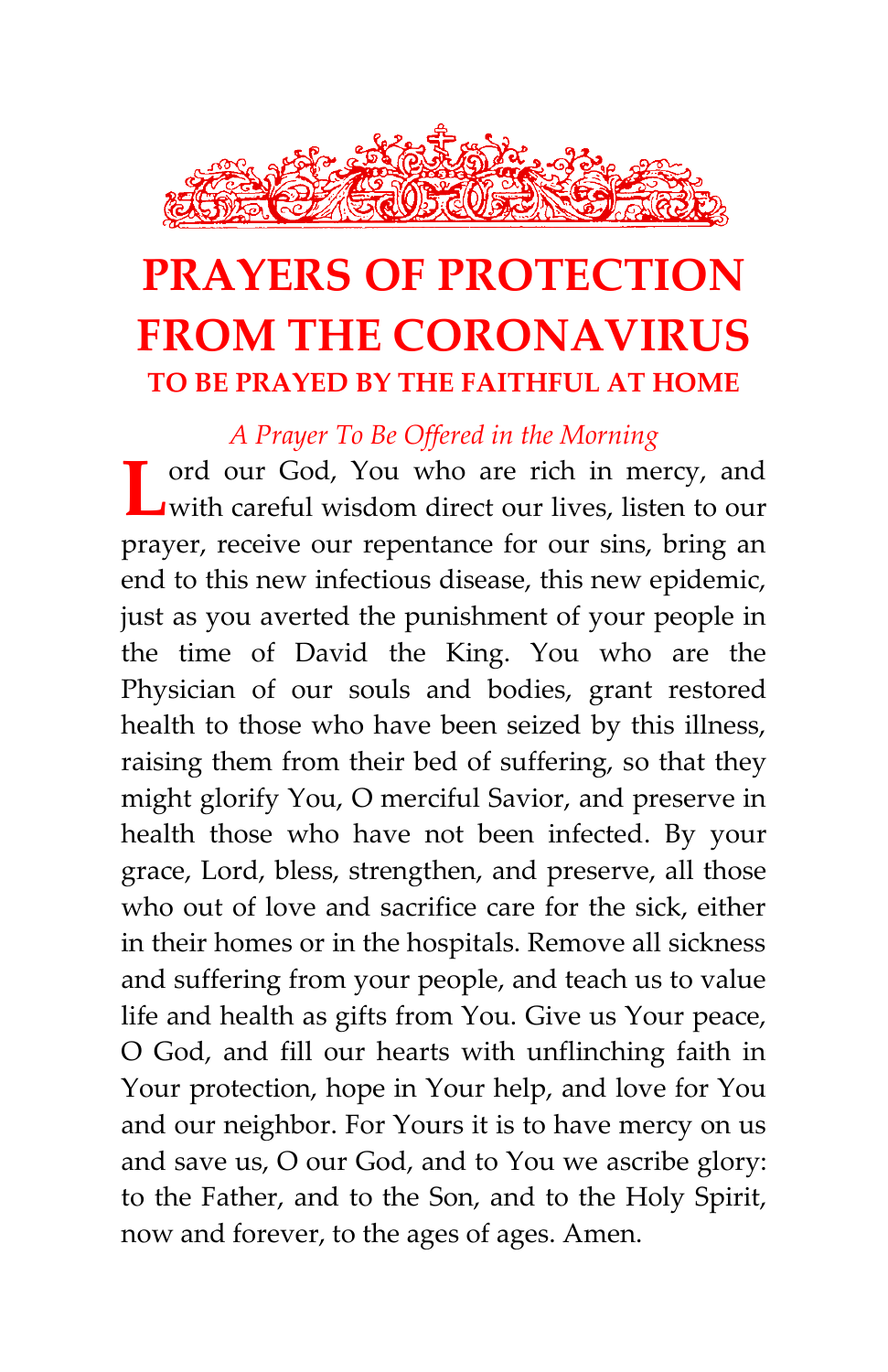## **A HYMN TO SAINT NIKIFOROS THE LEPER**

*1 st Mode. To the melody, "The stone had been secured."*

ll the Angels were awestruck by the courage and All the Angels were awestruck by the courage and fortitude \* of Saint Nikiforos the Leper \* in ascetic deeds and contests, \* for like another Job he suffered pains \* with patience, ever glorifying God, \* who has crowned him now with glory, granting him grace \* to work great and wondrous miracles. \* Rejoice, O guide of monastics and their aid, \* Rejoice, O shining beacon of light, \* Rejoice for your relics now exude \* a fragrance bringing joy to all.

## *A Prayer To Be Offered in the Evening*

ord Jesus Christ our God, You traveled through T ord Jesus Christ our God, You traveled through towns and villages "curing every disease and illness." At Your command, the sick were made well.

**C**ome to our aid now, in the midst of the global spread of this virus, that we may experience Your healing love. Heal those O Lord who are suffering with this pandemic's illness. May they regain their strength and health through medical care.

**H**eal us from our fears, which prevent nations from working together and neighbors from helping one another. Heal us from our pride, which can make us claim invulnerability to a disease that knows no borders. Lord Jesus Christ, healer of all and physician of our souls and bodies, stay by our side in this time of uncertainty and sorrow.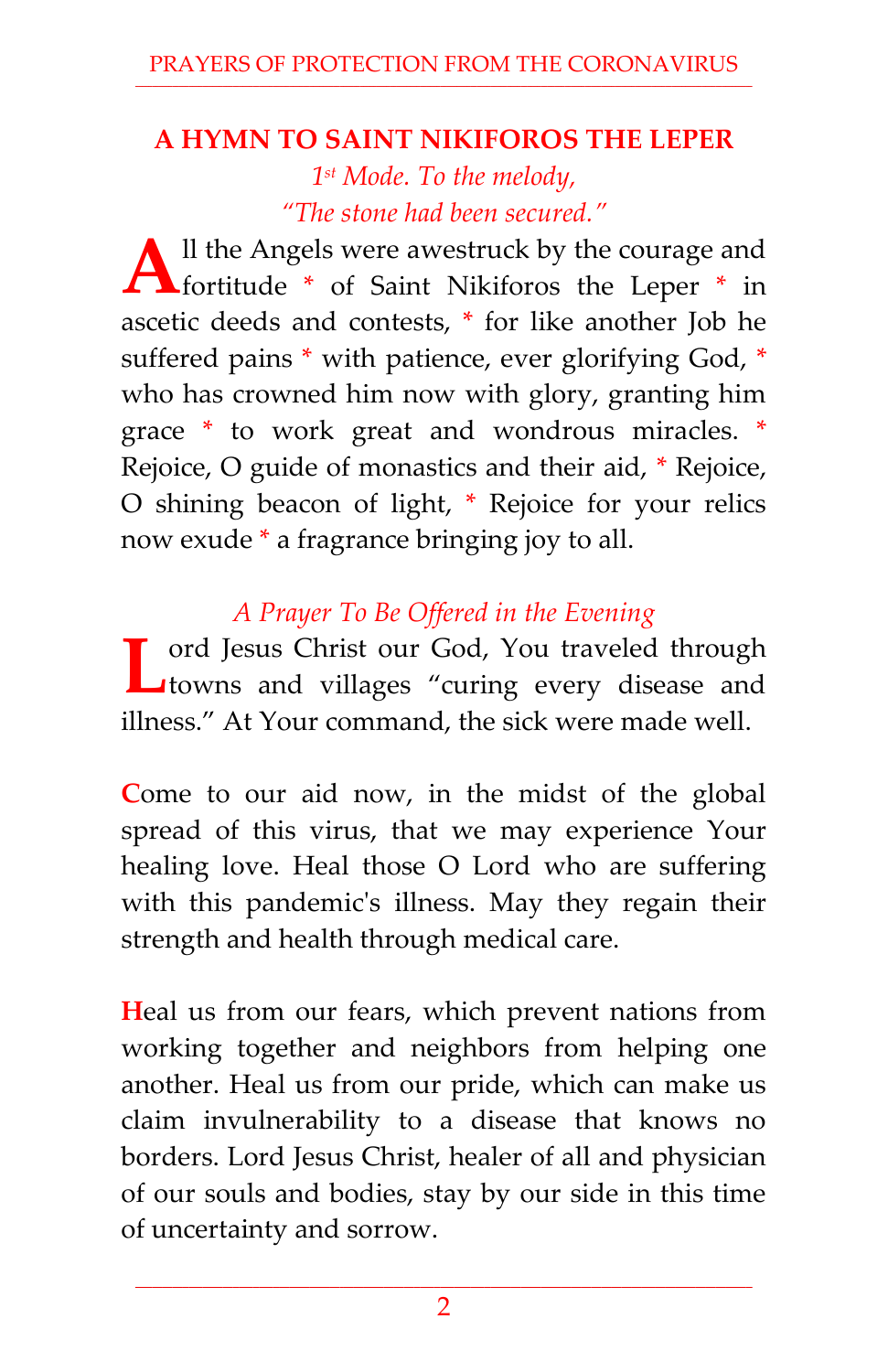**B**e with those who have died from the virus. May they be at rest with You in Your eternal peace. Be with the families of those who are sick or have died. As they worry and grieve, defend them from illness and despair. May they know Your peace.

**B**e with the doctors, nurses, researchers and all medical professionals who seek to heal and help those affected and who put themselves at risk in the process. May they know Your protection and peace.

**B**e with the leaders of all nations. Give them the foresight to act with charity and true concern for the well-being of the people they are meant to serve. Give them the wisdom to choose long-term solutions that will help prepare for or prevent future outbreaks. May they know Your peace, as they work together to achieve it on earth.

**W**hether we are home or abroad, surrounded by many people suffering from this illness or only a few, Lord Jesus Christ, stay with us as we endure and mourn, persist and prepare. In place of our anxiety, give us your peace.

**F**or You are the Physician of our souls and bodies Christ our God and to You do we offer glory, thanksgiving and worship together with Your eternal Father and Your all-holy, hood and life-giving Spirit, now and forever and unto the ages of ages. Amen.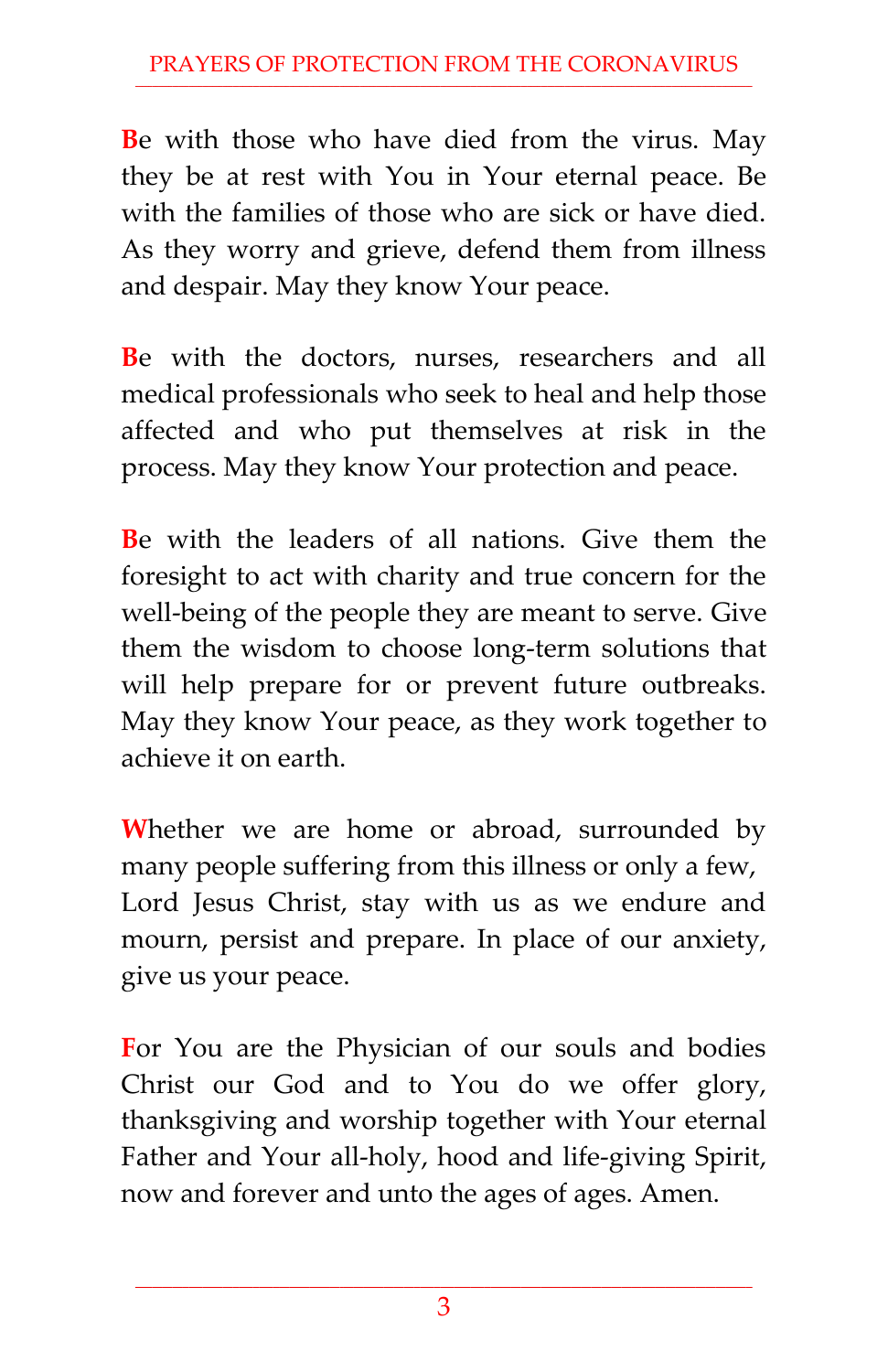### *Another Prayer, To Be Offered At Any Time*

holy Father, God of unknown, uncreated depth, You are beyond all description and expectation. You are the Creator of all worlds, physical and metaphysical. As You are only love, in love You created everything that truly is. Through Your Son, everything has form and purpose, and through Your Spirit, everything lives and moves back toward You. **O**

**O** Father, we are troubled by this scourge that is infecting Your people around the world. From the ancient Fall away from You, there are many consequences that we cannot begin to understand. As traces of this pestilence are being studied in labs, we shiver at its demonic malevolence for destruction, especially of the frail and the elderly.

**O**ur hearts are open to You, loving Father; we come to You as children, meek and lowly. We beg You to help the doctors who work to find a cure. We beg You to help our leaders to put away childish things, to forget political advantage, and to be good stewards of their people. We beg You to help us to be wise ourselves and to care for human life in the least of those around us.

**W**e cry out to You as One Who did not send this plague. We cry out to You as One Who only heals and redeems. You did not send this, but we know You can destroy it.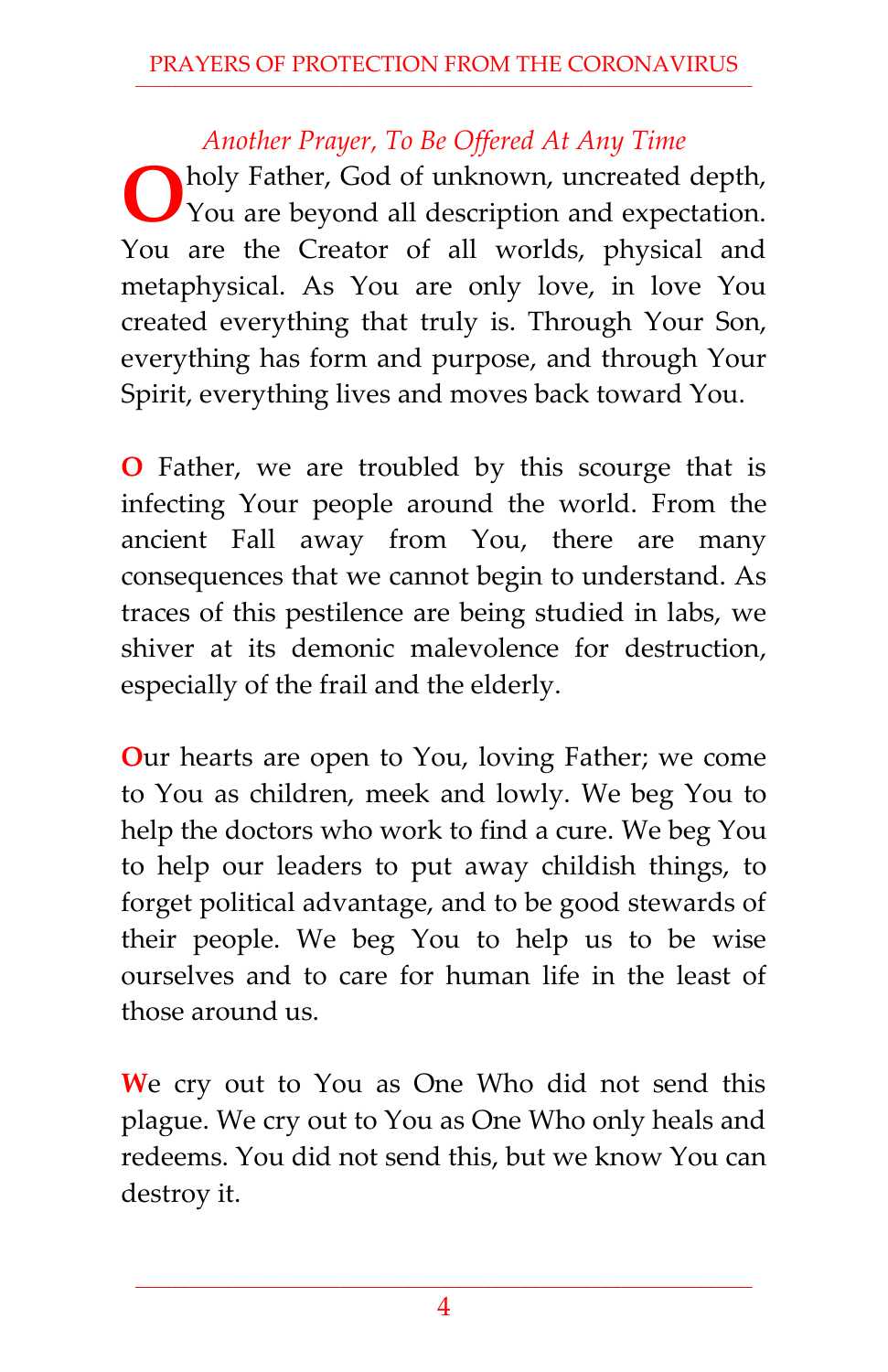**S**o Father, cease this plague, and turn it back to the abyss from which it came.

Heal Your people, the humanity of this earth, cleanse us and strengthen us toward You.

**W**e are weak, but You are strong, and in our weakness Your strength is revealed. Help us, we beg You, in the Name of Your Son, the Great Physician, Who, together with You and our Comforter, the Holy Spirit, Are due all glory and honor, to the ages of ages. Amen.



## **A HYMN TO SAINT NIKIFOROS THE LEPER** *4 th Mode. To the melody, "On this day You have appeared."*

**N** ext to God who honored you, \* O Nikiforos, \* you do stand with boldness now, \* like the tenth you do stand with boldness now, \* like the tenth leper who returned \* in great thanksgiving and gratefulness; \* so, as is fitting, we honor your memory.



**P**eace I leave with you; my peace I give you... do not let your hearts be troubled and do not be not let your hearts be troubled and do not be afraid.

*~ John 14:27*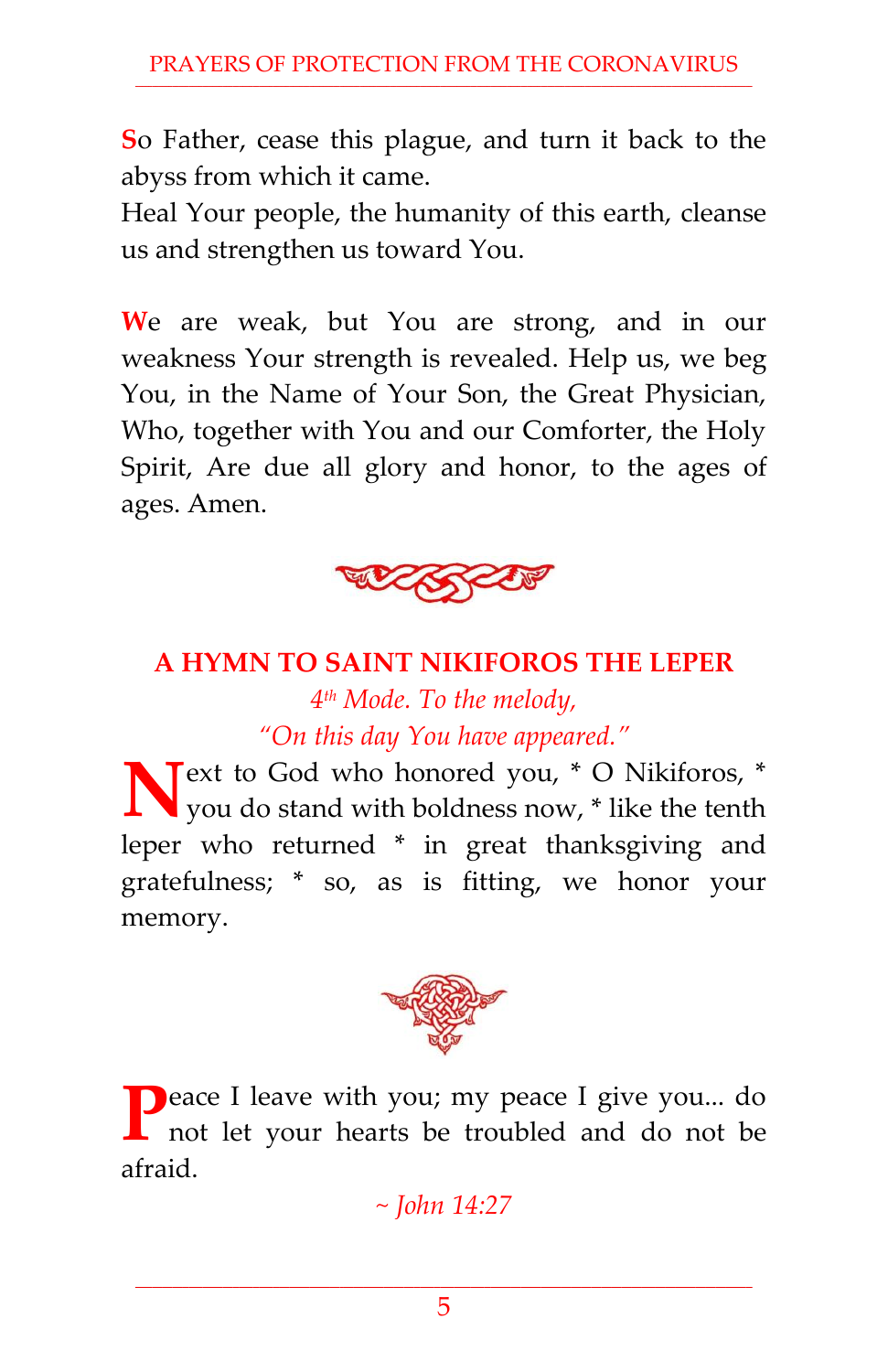PRAYERS OF PROTECTION FROM THE CORONAVIRUS



## **SERVICE OF PROTECTION FROM THE CORONAVIRUS TO BE PRAYED BY THE FAITHFUL AS A COMMUNITY**

**PRIEST:** Blessed is our God always, now and ever and to the ages of ages.

**PEOPLE:** Amen.

#### **THE TRISAGION HYMN \***

**H**oly God, Holy Mighty, **Ἅ**γιος ὁ Θεός, Ἅγιος Holy Immortal, have Ἰσχυρός, Ἅγιος Ἀθάναmercy on us. *(3)* τος, ἐλέησον ἡμᾶς. *(τρίς)*

**G**lory to the Father and the Son and the Holy Spirit.

**N**ow and forever and unto the ages of ages. Amen.

**H**oly Immortal, have mercy on us.

**DEACON:** Dynamis!

ly Mighty, Holy Immortal, have mercy on us.

**Δ**όξα Πατρὶ καὶ Υἱῷ καὶ Ἁγίῳ Πνεύματι.

**Κ**αὶ νῦν καὶ ἀεί, καὶ εἰς τοὺς αἰῶνας τῶν αἰώνων. Ἀμήν.

**Ἅ**γιος Ἀθάνατος, ἐλέησον ἡμᾶς.

**D**ynamis. Holy God, Ho-**Δ**ύναμις. Ἅγιος ὁ Θεός, Ἅγιος Ἰσχυρός, Ἅγιος Ἀθάνατος, ἐλέησον ἡμᾶς.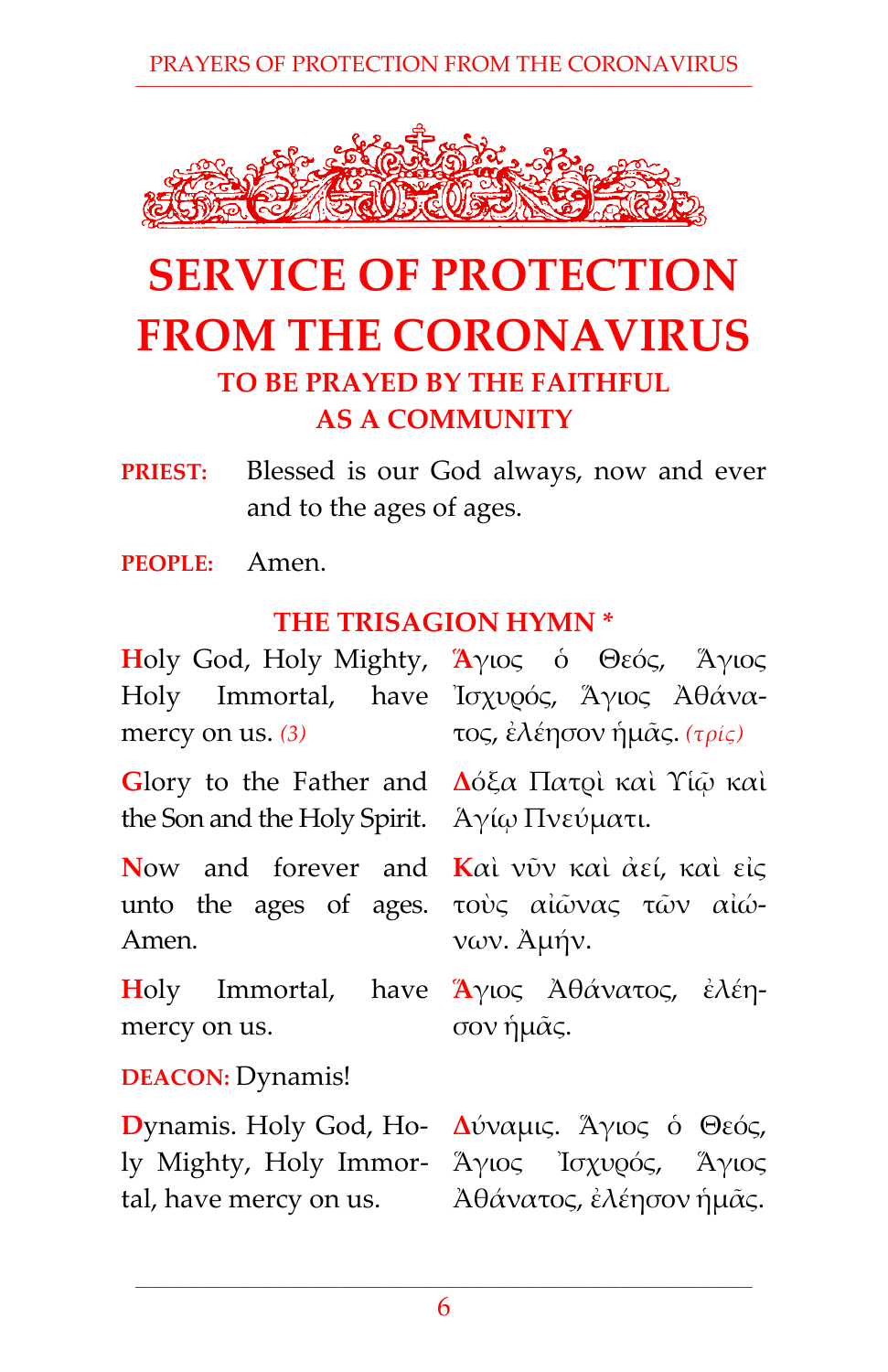## **LITANY**

- **DEACON:** Have mercy on us, O God, according to Your great mercy, we pray to You, hear us, and have mercy.
- **PEOPLE:** Lord, have mercy. *(3)*
- **DEACON:** Again we pray for pious and Orthodox **Christians**
- **PEOPLE:** Lord, have mercy. *(3)*
- **DEACON:** Again we pray for our Archbishop *(name)* and all our brothers and sisters in Christ.
- **PEOPLE:** Lord, have mercy. *(3)*
- **DEACON:** Again we pray for mercy, life, peace, health, salvation, protection, forgiveness, and remission of the sins of the servants of God, those who are under impending threat of the Coronavirus, those who are suffering and those who are recovering from this affliction.
- **PEOPLE:** Lord, have mercy. *(3)*

*As the deacon offers the following petition, the choir chants "Lord, have mercy" 40 times, quietly.*

**DEACON:** Again we pray for the protection of this holy church, this city and every city and land, from wrath, famine, pestilence,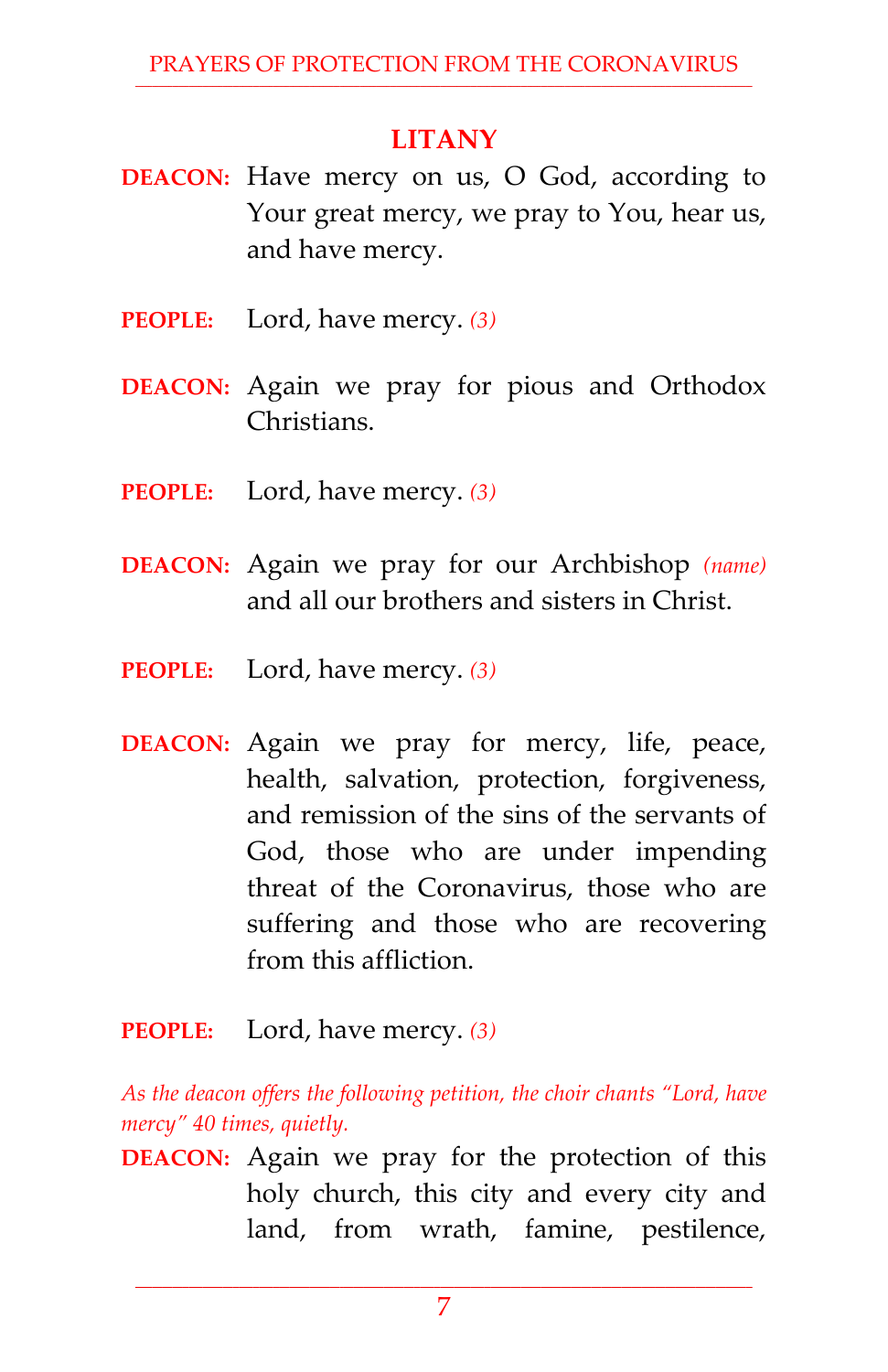earthquake, flood, fire, sword, foreign invasions, civil strife, and accidental death, and that our good and loving God may be merciful, gracious and favorable to us by turning and keeping from us all wrath and sickness, and deliver us from His just rebuke, and have mercy on us.

- **PEOPLE:** Lord, have mercy. *(3)*
- **DEACON:** Again we pray for the blessed and evermemorable founders of this holy church, and for all our fathers and brethren who have fallen asleep before us, who here have been piously laid to their rest, as well as the Orthodox everywhere.
- **PEOPLE:** Lord, have mercy. *(3)*
- **DEACON:** Again we pray for those who bear fruit and do good works in this holy and allvenerable church, for those who labor and those who sing, and for the people here present who await Your great and rich mercy.
- **PEOPLE:** Lord, have mercy. *(3)*
- **DEACON:** Again we pray that the Lord God may hear the prayer of us sinners and have mercy on us.
- **PEOPLE:** Lord, have mercy. *(3)*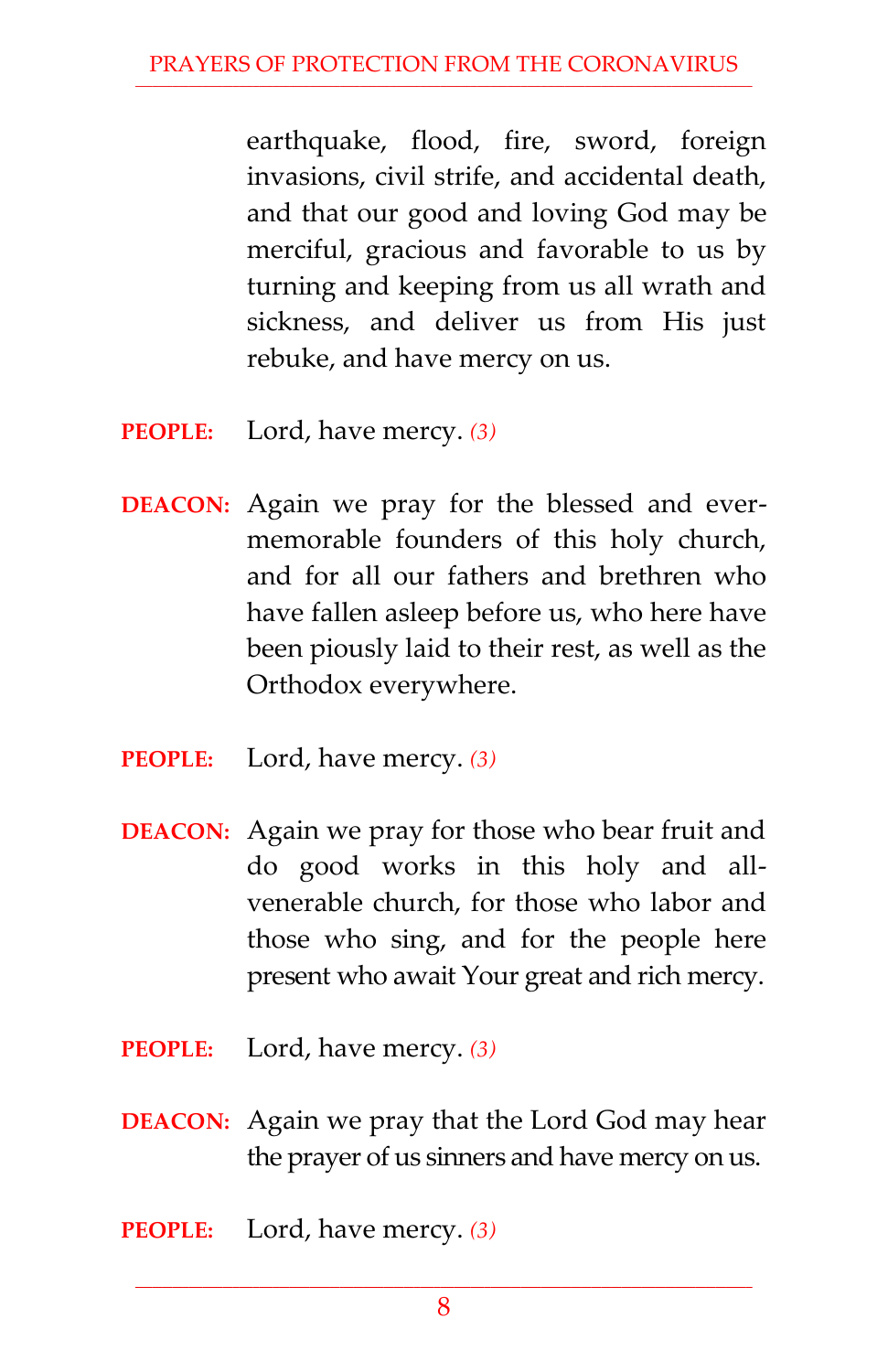- **PRIEST:** For You are a merciful God Who loves mankind, and to You we ascribe glory, to the Father and to the Son and to the Holy Spirit, now and forever and to the ages of ages.
- **PEOPLE:** Amen.
- **DEACON:** Let us pray to the Lord.
- **PEOPLE:** Lord, have mercy.

*The Priest, bowing his head, says the following prayer:*

#### **PRAYER OF PROTECTION FROM THE CORONAVIRUS**

*by Grace Bishop Alexis (Trader) of Bethesda* 

God Almighty, Lord of heaven and earth, and of all creation visible and invisible, in Your ineffable goodness, look down upon Your people gathered in Your name. Be our helper and defender in this day of affliction. You know our weakness. You hear our cry in repentance and contrition of heart. O Lord who loves mankind deliver us from the impending threat of the corona virus. Send Your Angel to watch over us and protect us. Grant health and recovery to those suffering from this virus. Guide the hands of physicians, and preserve those who are healthy that we may continue to serve You in peace and glorify Your most honorable and majestic Name, of the Father and of the Son and of the Holy Spirit, now and forever and to the ages of ages. **O**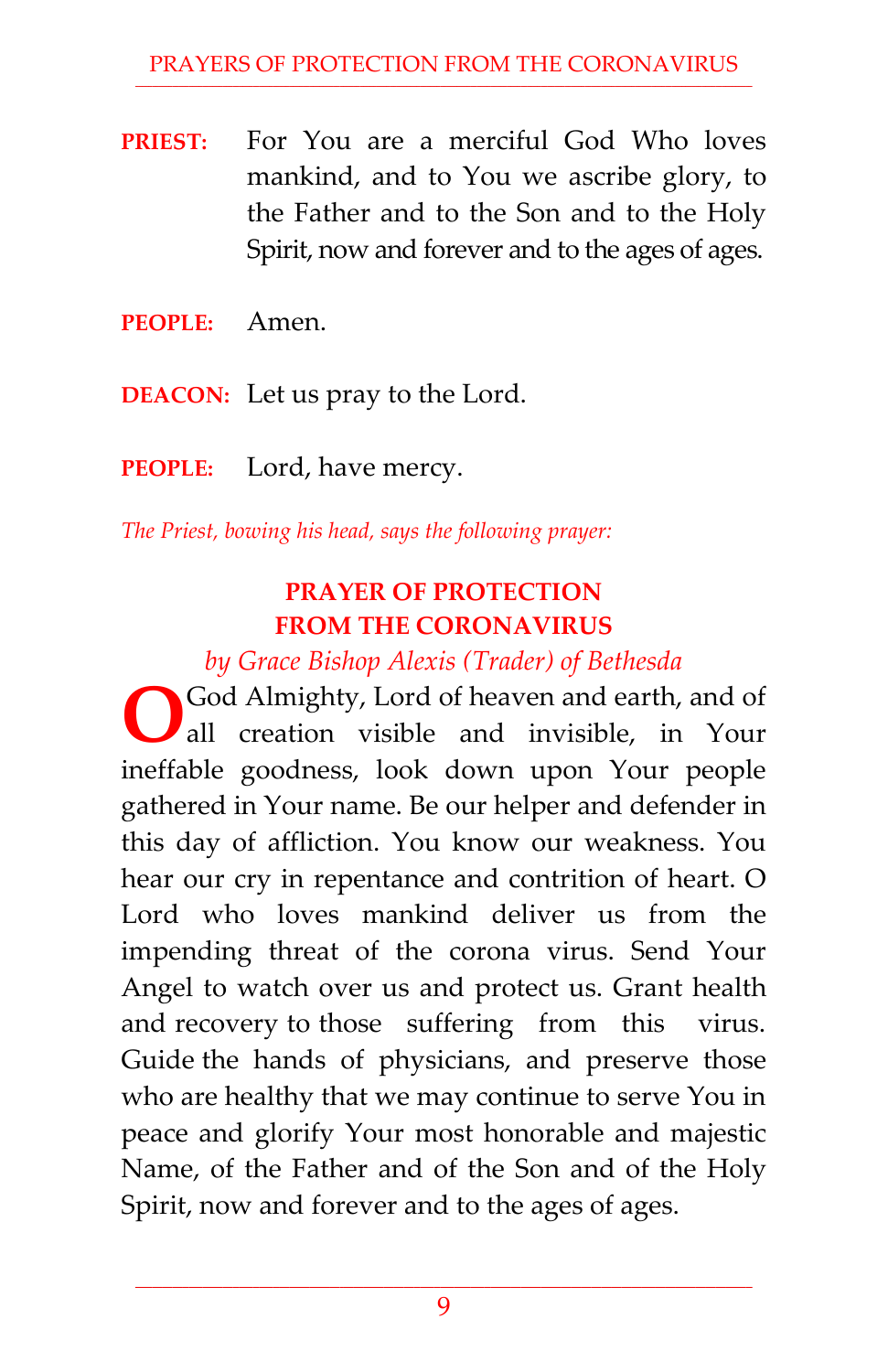**PEOPLE:** Amen.

#### **DISMISSAL**

- **PRIEST:** Glory to You, O God, our Hope. Glory to You.
- **READER:** Glory to the Father and to the Son and to the Holy Spirit, both now and ever and to the ages of ages. Amen. Lord, have mercy. *(3)* Holy Father, give the blessing.

#### **PRIEST:**

**M** ay Christ our true God, through the inter-<br>cessions of His all-pure and all-immaculate  $\sqrt{\frac{1}{\pi}}$ cessions of His all-pure and all-immaculate Holy Mother; the power of the precious and lifegiving Cross; the protection of the honorable, bodiless powers of Heaven; the supplications of the honorable, glorious Prophet and Forerunner John the Baptist; of the holy, glorious and praise-worthy Apostles; of the holy, glorious and triumphant Martyrs; of our righteous and God-bearing Fathers; of the holy and righteous ancestors of God Joachim and Anna; of *(saint of the day)*, whose memory we celebrate today; and of all the saints; have mercy on us and save us, for He is good and loves mankind.

**PRIEST:** Through the prayers of our holy fathers, Lord Jesus Christ, our God, have mercy on us and save us.

**PEOPLE:** Amen.